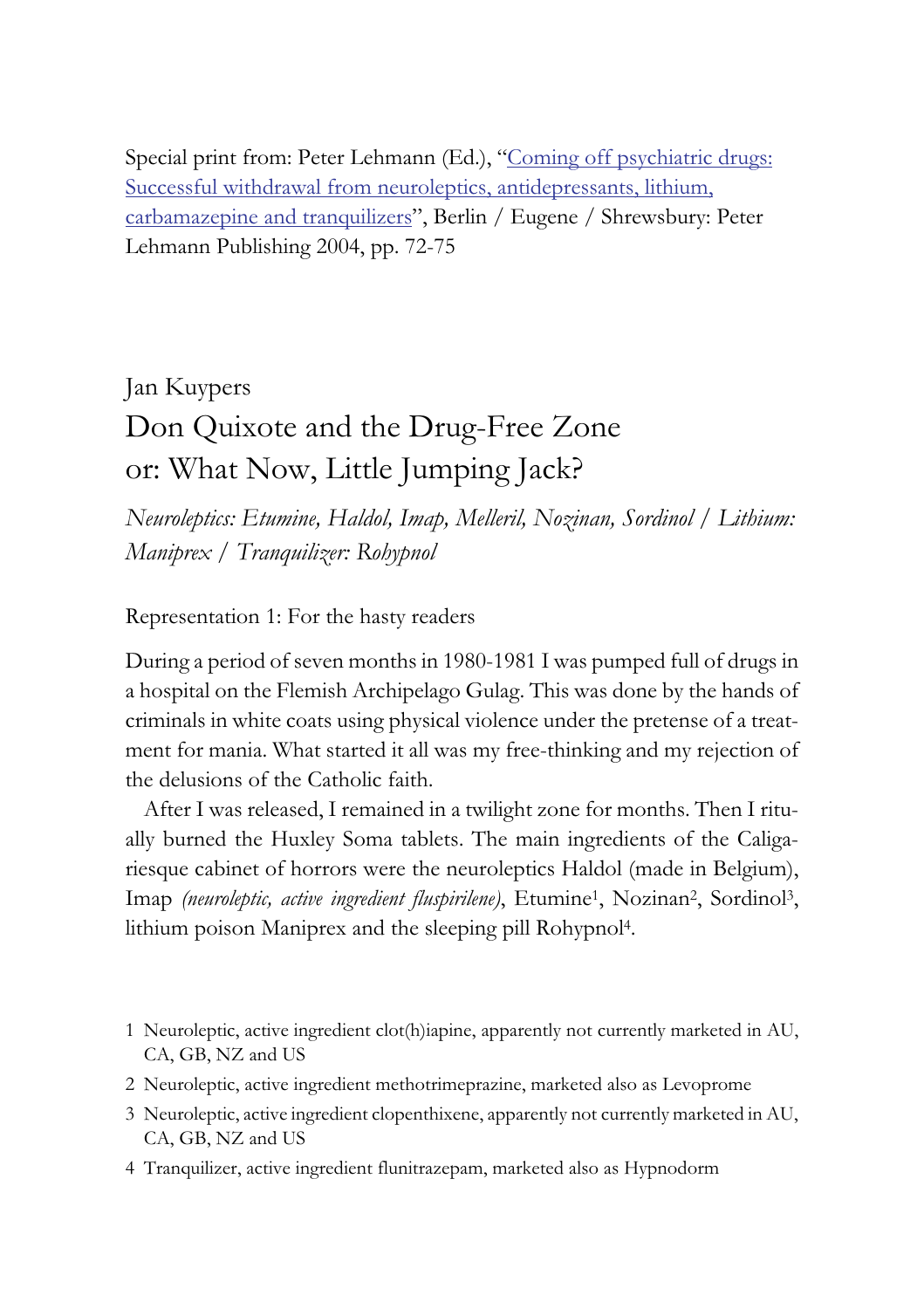"Either you are part of the problem or a part of the solution," said Ulrike Meinhof back then. That's why I decided to bear witness to the public concerning the medical totalitarianism I experienced on my own body. So that no one can later say they hadn't known anything about it.

## Representation 2: For Literature Fans

"Ruined by war, dedicated to victory, memorializing peace," is written on the victory gates in Munich. In the context of our subject this would read: "Ruined by chemistry, dedicated to withdrawal, memorializing a drug-free state."

### Involuntarily committed

So you're a process engineer responsible for the gold-plating of electrical plugs. You are thirty-eight years old, tobacco and alcohol-free, a family man with two sons aged seven and eleven. The boys' school asks you routinely to vote on what type of religion or world view they should be instructed in. You choose the morality of undogmatic free-thinking. Suddenly all hell breaks loose. They work on you but you insist on your conscientious position. They'll get you one way or another. They'll get you, all right. Without you having done anything evil, you are arrested by three guardians of the law and immediately sent off to a madhouse run by a Catholic charity. You learn the term "involuntarily committed," in Flemish "kollokatie" (that means "an assembly of similar kinds"). You are injected seven months long and then simply set free again. What now, little jumping jack?

### Drug addiction

You are homeless, without money and drug-addicted. So-called cold turkey makes you completely crazy. So you go to a rehab center. On the same day you take off because the guys there belong to a subculture you can't understand and yet you are worse off than them—can't stand, sit, lie, sleep or wake even for a minute. Your soul leaks out like water through a sieve. You ask the fool in the mirror what he's doing there. Involuntarily you go back to the damned madhouse and beg for the same pills or drops that you had previously managed to spit up again in the most creative ways. A seductive inner voice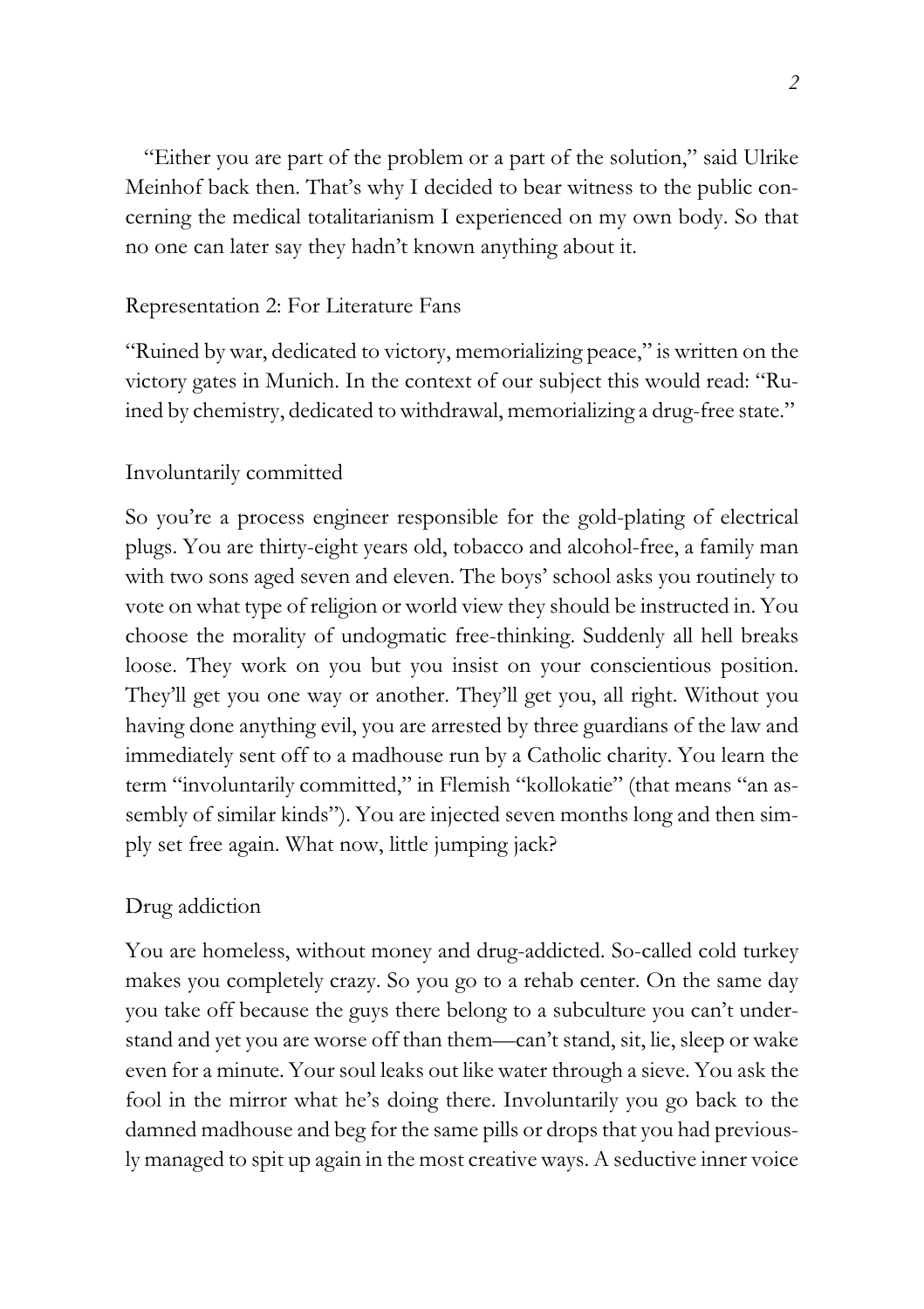suggests suicide. You consider it and decide for life instead. As a preventative measure you sign in at a psychiatric hospital with a good reputation, you swallow Melleril and for three months, you only get up in order to eat.

One day a very clean cut person with the expression of a grave digger shows up. "Blood letting," she says, and she means it seriously (not in a medical sense but in the financial sense). You take off immediately and go to your father for a crisis session. He doesn't understand why you are constantly grinning and twitching like a monkey with a rash. You need a lawyer—but only the sun comes up for free. Your father rents you a room. You are going mad. For months you stare at the white-washed ceiling, 20 to 22 hours a day and you attempt to comfort yourself with the thought that things could have been worse. You have no idea what to do. Will you kill yourself? You write your wife and kids a 100-page testament, give them courage, and lay yourself down on a primitive cot after getting some things done. You are wondering what else will happen. Nothing happens. After a week you go walking on the streets, purified for the first time in months. There are people who move forward like ants without the least effort. You are invited for a coffee by a charismatic group. Regarding further care, they refer you to a childhood friend who belongs to the same group, a mother of six children, the wife of a teacher at the art academy and living in the opposite part of the country. You find yourself in a real living room again with a stove in the middle. The family is astonished at your shaking, your robotic movements and zombie mimicry. You are lovingly taught to eat, speak, walk, stand, sit and lie down again. But the psychiatric drugs get in the way, and withdrawing gradually is difficult for you.

### Ritual

Your childhood friend, a former hippie girl, thinks up a ritual. You proclaim the place a drug-free zone in which you throw the chemicals into the stove one by one and listen to them crackle. With each one you say the magic word "goodbye" and let out a good cry for joy. Eight pairs of hands applaud you. You spare half the cabinet of poisons in case you need to repeat the ritual in the far corner of Belgium, where even your mother-tongue sounds foreign. That place will also become drug-free, just like everything else. It is 1982;